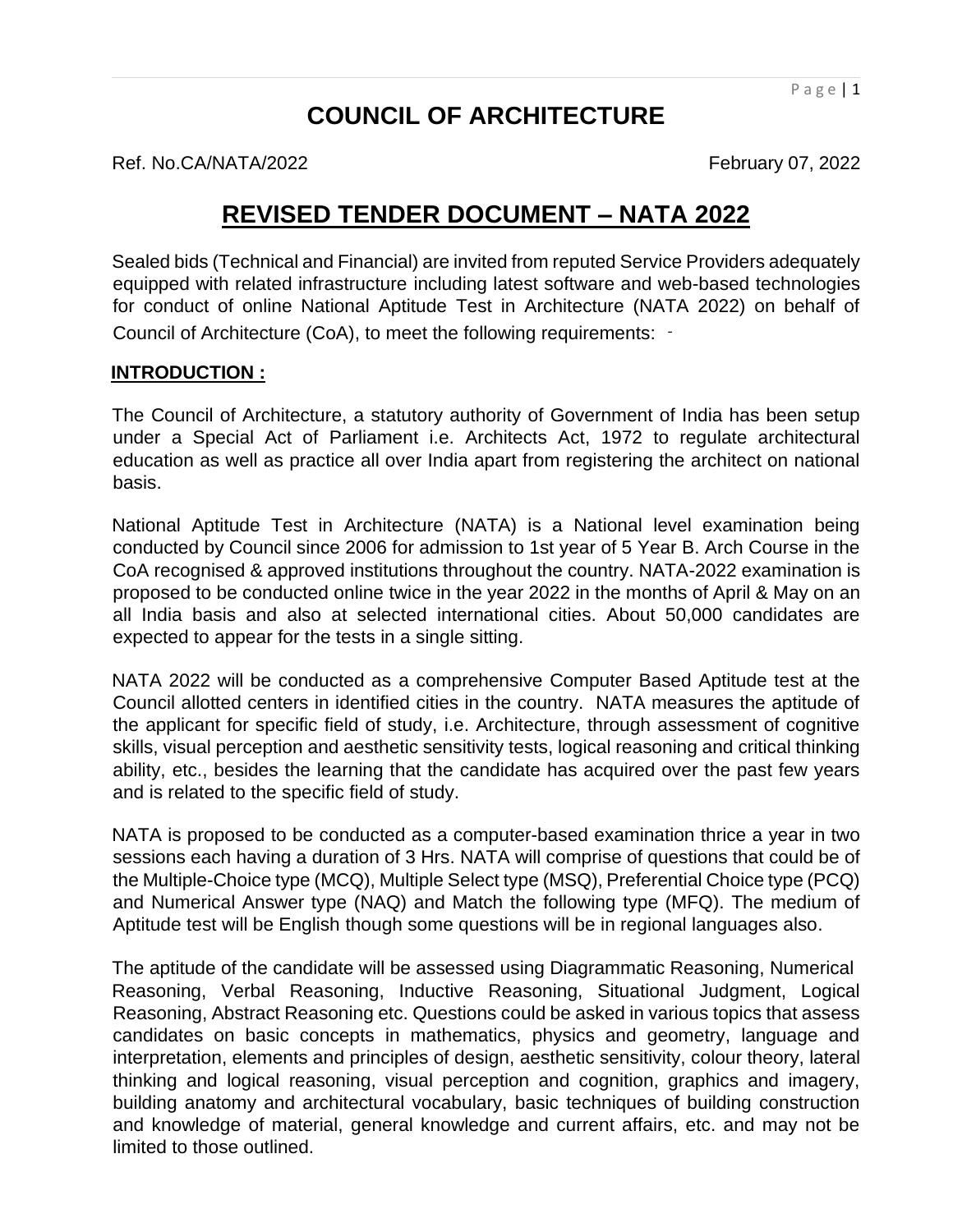# **1. SCOPE OF WORK**

The entire scope of work for NATA-2022 is divided into two parts:

## **PART-I REGISTRATION FOR NATA-2022:**

| i.   | To design, develop and maintain NATA Website and Web application so as<br>to facilitate online Registration of candidates intending to apply for NATA-<br>2022. Registration of the application shall consist of three parts:                                                                                                                                                                                 |
|------|---------------------------------------------------------------------------------------------------------------------------------------------------------------------------------------------------------------------------------------------------------------------------------------------------------------------------------------------------------------------------------------------------------------|
|      | a) Design & development of online Application Form for NATA.<br>b) Design & development of interface for uploading scanned images.<br>c) Design, development and Integration of EPG services for Payment of<br>fees through authorized bankers of Council.                                                                                                                                                    |
|      | Note: The software shall allow the candidates to register themselves for<br>NATA-2022 by filling up an online form. At the time of registration, it shall<br>capture the following details:                                                                                                                                                                                                                   |
|      | - Personal Particulars and Details of the candidate as per Standard<br>X/XII exam mark sheets based on the format provided by the Council.<br>Photograph, Signature of the candidate and Standard X exam mark<br>$\blacksquare$<br>sheet to a specified resolution.<br>Candidates appearing for XII shall be eligible to apply subject to<br>$\blacksquare$<br>fulfilling eligibility criteria for admission. |
| ii.  | Design and Development of "Confirmation Page" that shall be generated<br>after completion of above steps. Design & development of online Interface<br>for re-printing of Confirmation Page.                                                                                                                                                                                                                   |
| iii. | Design & development of online Interface for editing/correction of<br>Application Data and uploaded images shall be accessible to the candidates<br>for a limited period of 7 days after the last date of Application.                                                                                                                                                                                        |
| iv.  | Identification of Test centers in India and selected international cities with<br>the approval of the Council and online allocation of candidates to identified<br>Test centres with provision for change of centre, on request with valid<br>reasons.                                                                                                                                                        |
|      | Selection of Centres by the service provider shall be subject to approval of<br>the Council of Architecture. In case any centre is not found at par with the<br>criteria specified by the Council, the service provider shall be liable to<br>change / replace the centre immediately as per the standards / norms of the<br>Council.                                                                         |
| v.   | Design, development and hosting of e-Admit Card and provision for<br>downloading by candidates based on authentication.                                                                                                                                                                                                                                                                                       |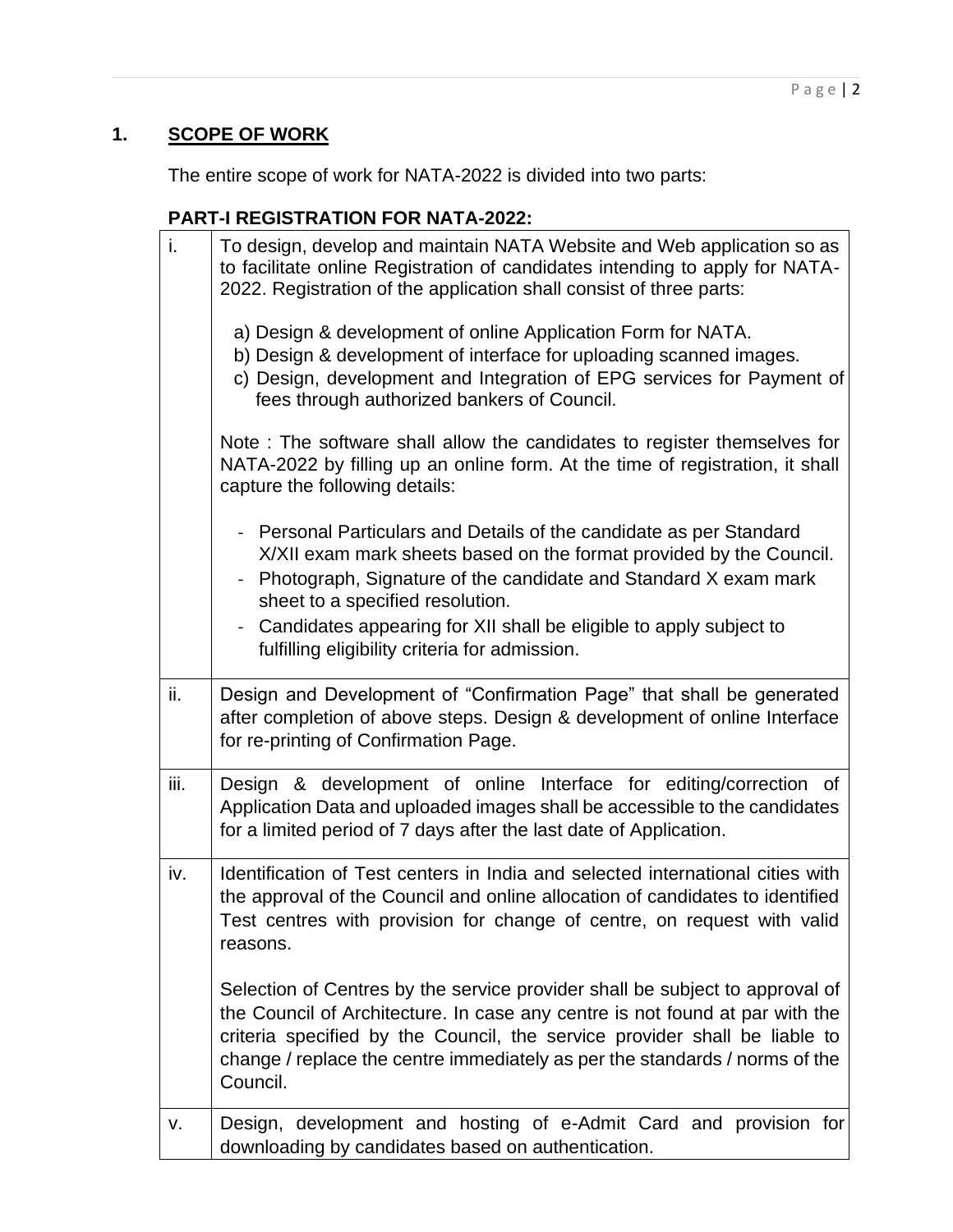|       | Page   $3$                                                                                                                                                                                                                            |
|-------|---------------------------------------------------------------------------------------------------------------------------------------------------------------------------------------------------------------------------------------|
| vi.   | Hosting of sample question papers for the reference of candidates, as may<br>be specified by the Council.                                                                                                                             |
| vii.  | Computation of results and online display/ hosting of results on NATA<br>Website with provision of downloading by the candidates and communication<br>through Email & SMS to Candidates.                                              |
| viii. | Provision for verification of the NATA results by the concerned Institutions<br>and authorities.                                                                                                                                      |
| ix.   | Integration of SMS and E-mail services for circulation of information<br>pertaining to NATA/ stage wise information to the concerned candidates.                                                                                      |
| X.    | Online Administrative module for CoA and MIS Reports on various<br>functions/activities related to NATA-2022 to be used by authorized persons.                                                                                        |
| xi.   | To generate online statistical, accounting and financial reports related to<br>various activities concerning the conduct of NATA, which shall include<br>weekly NATA 2022 application settlement reports.                             |
| xii.  | To develop and / or provide technical support for any process, as may be<br>required, in the conduct of NATA 2022.                                                                                                                    |
| xiii. | Transfer of Registration database, records, data and binary Images<br>pertaining to the applicants to CoA for further usages, as may be necessary.                                                                                    |
| xiv.  | To provide NATA help-desk with online/telephonic/email support and<br>dedicated staff for the queries, if any, raised by the candidates pertaining to<br>NATA registration, payment, examination centres, publication of results etc. |

### **PART-II CONDUCT OF TEST & EVALUATION:**

| j.  | Service Provider shall arrange, at its own cost, Test Centres (equipped with<br>computers for online test) and having related infrastructure required for the<br>exam along with Centre In-charge, examiners and support staff at various<br>cities throughout the country as per the need and requirement for conducting<br>examination on single day (twice a year). The tests shall be conducted in<br>around 150 cities in India and also at Dubai, Kuwait, Saudi Arabia, Bahrain,<br>Oman and Muscat etc. |
|-----|----------------------------------------------------------------------------------------------------------------------------------------------------------------------------------------------------------------------------------------------------------------------------------------------------------------------------------------------------------------------------------------------------------------------------------------------------------------------------------------------------------------|
| ii. | Making availability of software for conducting online tests i.e. NATA 2022 as<br>per requirements of the CoA.                                                                                                                                                                                                                                                                                                                                                                                                  |
| iii | The Service Provider shall prepare list of candidates allotted to various test<br>centres and forward the same to the Centre in-charge of test centre in<br>advance for making necessary arrangements for the tests.                                                                                                                                                                                                                                                                                           |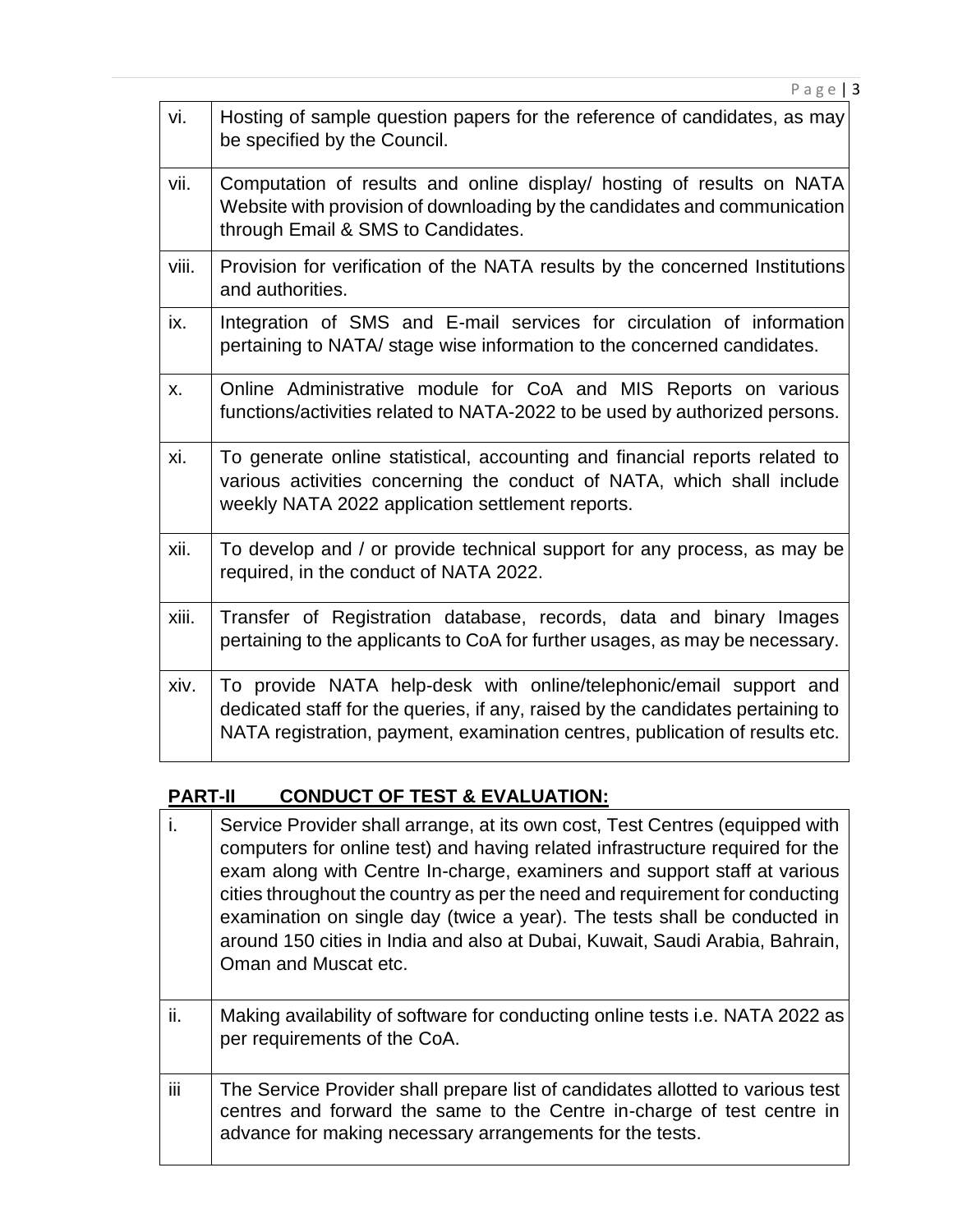|      | On the day of test, Service Provider shall facilitate the entry of candidates<br>at various test centres after verifying the credentials of the candidates on<br>the e- Admit card and using biometrics duly following COVID 19 protocols<br>of the concerned authorities.                                                                                                                                                                                                                                                                                                                                                    |
|------|-------------------------------------------------------------------------------------------------------------------------------------------------------------------------------------------------------------------------------------------------------------------------------------------------------------------------------------------------------------------------------------------------------------------------------------------------------------------------------------------------------------------------------------------------------------------------------------------------------------------------------|
|      | On the day of examination, question paper shall be shared by the Council<br>to Service Provider to be made available at various NATA centres online.<br>The Test Centres will be required to share the question paper to candidates<br>on computers on local LAN. Facility for online downloading of the question<br>papers at various NATA centres shall be provided by the Service Provider.<br>After the question papers are downloaded, test should be conducted<br>through the local server of the NATA centre. The software shall record online<br>responses from candidates.                                           |
| iv   | After the exam, the service provider shall arrange for collection of the<br>attendance sheets and other records from various test centers and forward<br>to COA at its own cost.                                                                                                                                                                                                                                                                                                                                                                                                                                              |
| v.   | The Service Provider shall facilitate the Observers appointed by the Council,<br>as the need may be, at various Test centres to oversee the conduct of Mock<br>test and NATA examination and shall also make appropriate provision in its<br>software for allocating statewise/ citywise examination centre to the<br>observers and for submission of their report.                                                                                                                                                                                                                                                           |
| vi.  | The Service provider shall make provision for online evaluation of the<br>answer responses of the candidates by the evaluators appointed by the<br>Council, in case required before the declaration of results.                                                                                                                                                                                                                                                                                                                                                                                                               |
| vii. | The scores for NATA Examination shall be generated online by the system.<br>Candidates opting to appear in more than one test will be issued separate<br>score card for each attempt. The score card issued shall contain the marks<br>secured in the previous attempts, if any. In case a candidate appears for 2<br>Tests, the best of 2 scores shall be the valid score but in case a candidate<br>appears for all 3 tests, valid score shall be average of 2 best scores out of<br>3. Final result with consolidated scores shall be generated based on<br>moderation process, if required, as may be decided by Council. |
| viii | The Service Provider shall be required to display the answer key to the<br>candidates in their login accounts, before the declaration of result, for a<br>specified period as may be prescribed by the Council.                                                                                                                                                                                                                                                                                                                                                                                                               |
| ix.  | The Service Provider shall provide a separate link/ page on the website for<br>verification of NATA score for use of general public, institutions and<br>admission authorities.                                                                                                                                                                                                                                                                                                                                                                                                                                               |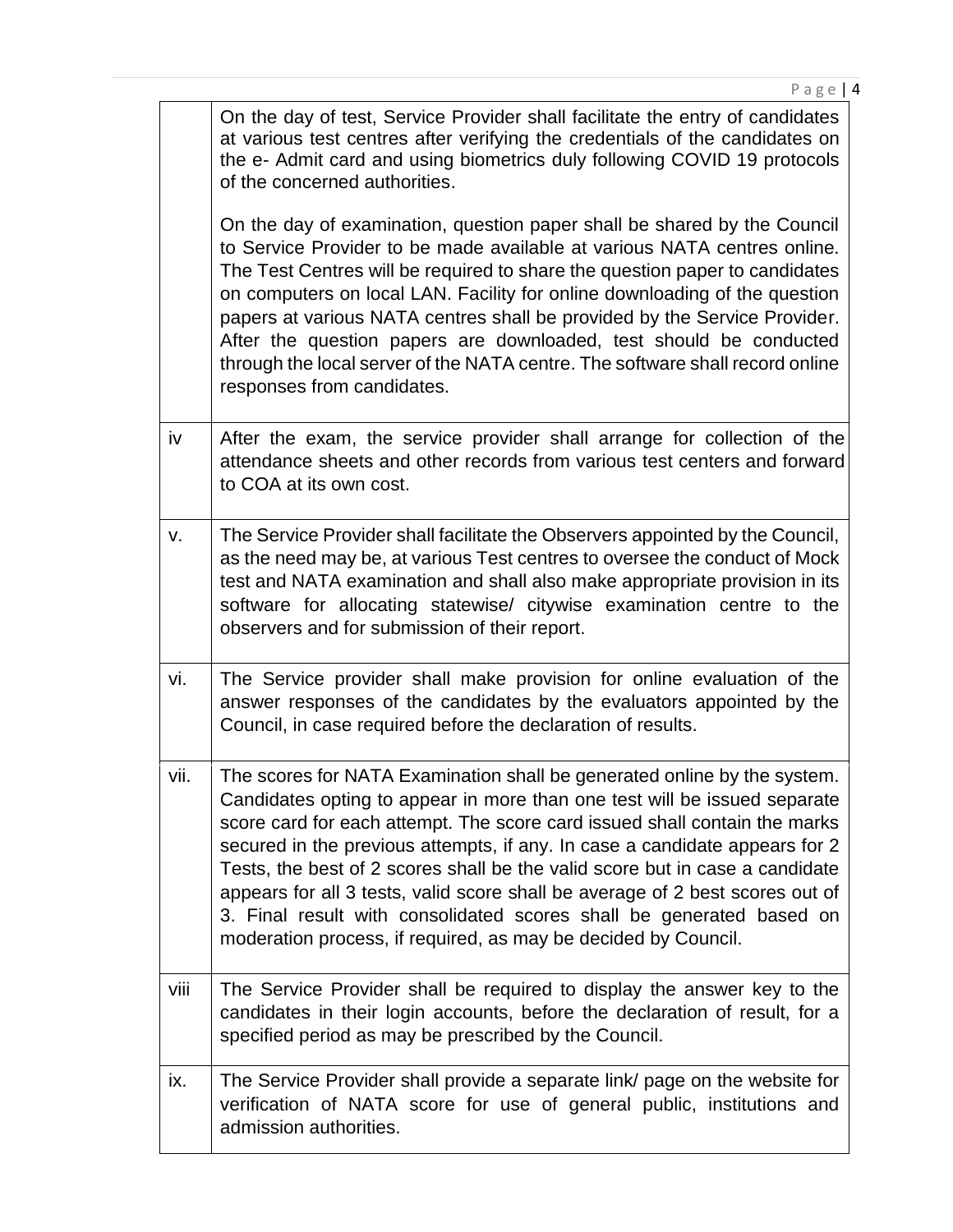| <b>X.</b> | The Service Provider shall provide window/option to candidates for viewing<br>their answer sheets/responses on payment as may be determined by the<br>Council for a specified period.                                                                                                                               |
|-----------|---------------------------------------------------------------------------------------------------------------------------------------------------------------------------------------------------------------------------------------------------------------------------------------------------------------------|
| xi.       | The Service Provider shall make online provision for sending intimation<br>through E-mail/ SMS to the concerned candidate pertaining to NATA-2022.                                                                                                                                                                  |
| xii.      | The Service Provider shall provide online Administrative module for CoA<br>and MIS Reports for various functions related to NATA-2022 to be used by<br>authorized persons.                                                                                                                                          |
| xiii.     | The provision to download the NATA 2022 Score Card shall be made<br>available to the candidates online for a period of 45 days from the date of<br>publishing the result; after which provision shall be made for the generation<br>of duplicate NATA Score Card on payment of the prescribed fee by<br>Candidates. |
| xiv.      | To generate online statistical, accounting and financial reports related to<br>various activities in conduct of NATA and to provide any other record,<br>information, data as may be required for official use and RTI queries etc.                                                                                 |
| XV.       | To develop and / or provide technical support for any process, as may be<br>required, in the conduct of NATA.                                                                                                                                                                                                       |
| xvi.      | Transfer of NATA Result & candidates' database, records, reports &<br>statistics to CoA for further action at its end.                                                                                                                                                                                              |

P a g e | 5

### **2. OTHER REQUIREMENTS:**

- i. Hosting the software on dedicated server(s) for NATA. i.e. the server is not to be shared with any other user / client. The Server(s) shall be highly secured with sufficient bandwidth and processing power to handle at-least 80,000 examinees including graphic data. Minimum requirements for Test Centre are as under:
	- Server PC of 4 GB RAM & i3 Processor
	- Windows 7 & above with service pack 1
	- Server sizing is 100:1
	- Invigilator ratio is 1:30
	- IT Person ratio is 1:100
	- Proper drinking water facility/ arrangement for water bottles
	- Clean & hygienic wash-room facility should be provided duly following Covid 19 Protocols
	- 15 % Buffer PC should be available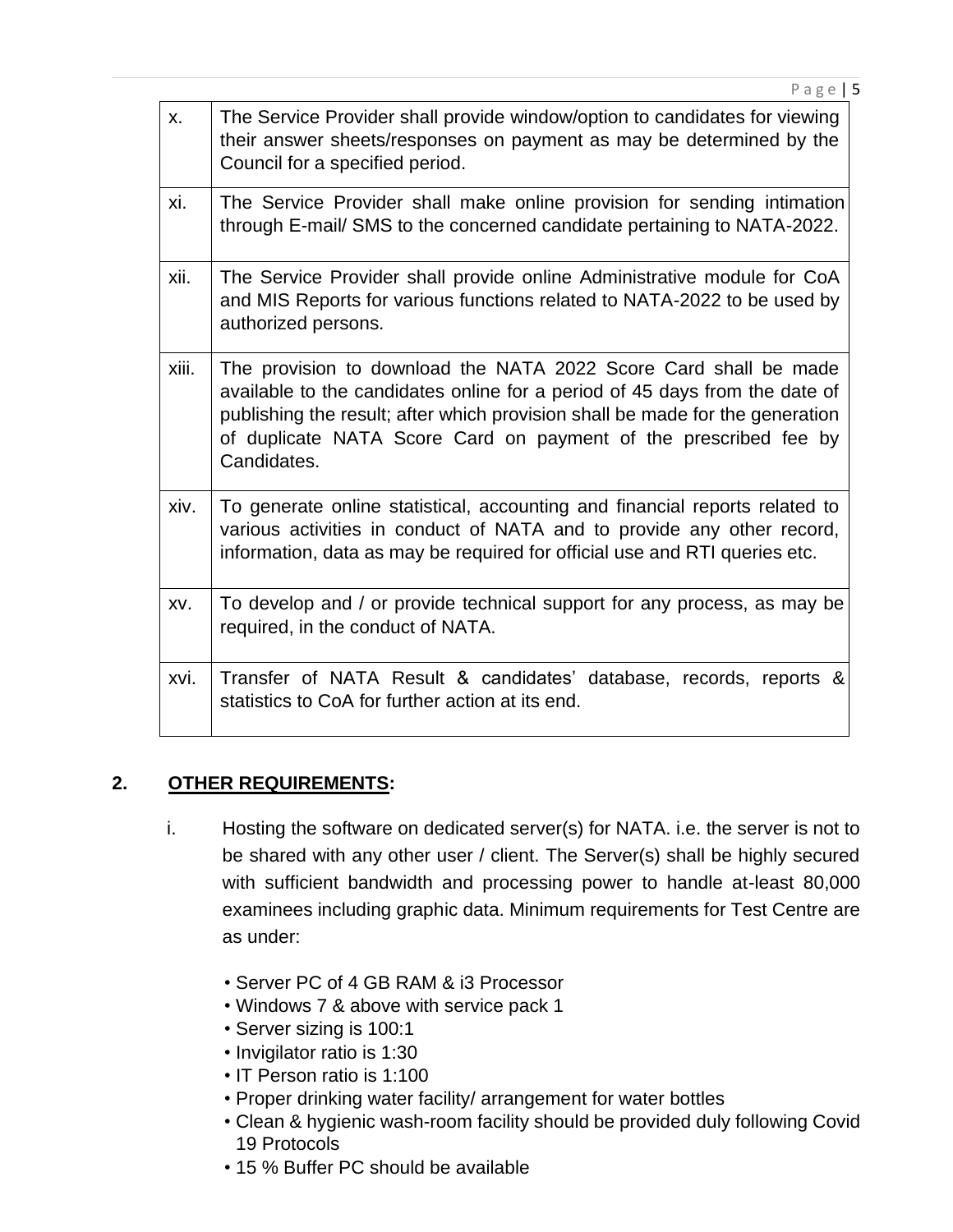- Work Station with Partition
- Power Backup with UPS & DG
- All PC must be connected through Single LAN
- Providing rough sheets to Candidates
- ii. Monitor, coordinate and video record all the exams conducted at all Test centers using a centralized video surveillance system. Video Feed Recordings of the same shall be handed over to the Council after the examination within 7 days of the conduct of exam.
- iii. Provide Telephonic / onsite support with dedicated staff to candidates, test centers and evaluators for all technical problems during conduct of NATA.
- iv. Managing, taking, maintaining daily backup of the database on the server.
- v. The Service Provider shall bear the cost of servers, internet services, software & firewalls, manpower and any related expenditure to be incurred on Test Centres etc.
- vi. All the advisories/guidelines/precautions issued by the Central/State Government and the Council of Architecture for containment of Pandemic of Covid-19 and social distancing Norms shall be followed by the Service Provider during the conduct of NATA.

#### **3. OTHER TERMS AND CONDITIONS:**

The Service Provider must also satisfy the following conditions:

- a) Service Provider firm/company shall be based and registered in India. Proof of the same to be included in Technical bid.
- b) Service Provider must have successfully conducted similar online examination(s) in the past with at least 1 online examination conducted in last 3 years for a minimum of 30,000 candidates in a single batch with a minimum of 150 cities in India & select international cities and with excellent track record. The relevant Certificates in this regard shall be submitted in the Technical bid. A proposed list of national/international Test centres meeting the minimum requirements along with addresses should also be submitted.
- c) The CV and experience of the firm and / or key persons who would be handling the project shall be enclosed in the Technical bid. The Service Provider shall also identify a Coordinator from its side dedicated only for NATA 2022, who will be answerable to the Council at all times till the completion of the examination process.
- d) Service Provider shall submit the financial bid for NATA Examination separately in sealed envelope superscribing the envelope as "**FINANCIAL BID**". Rate per candidate registered for NATA may be quoted. GST, if applicable, may also be specified.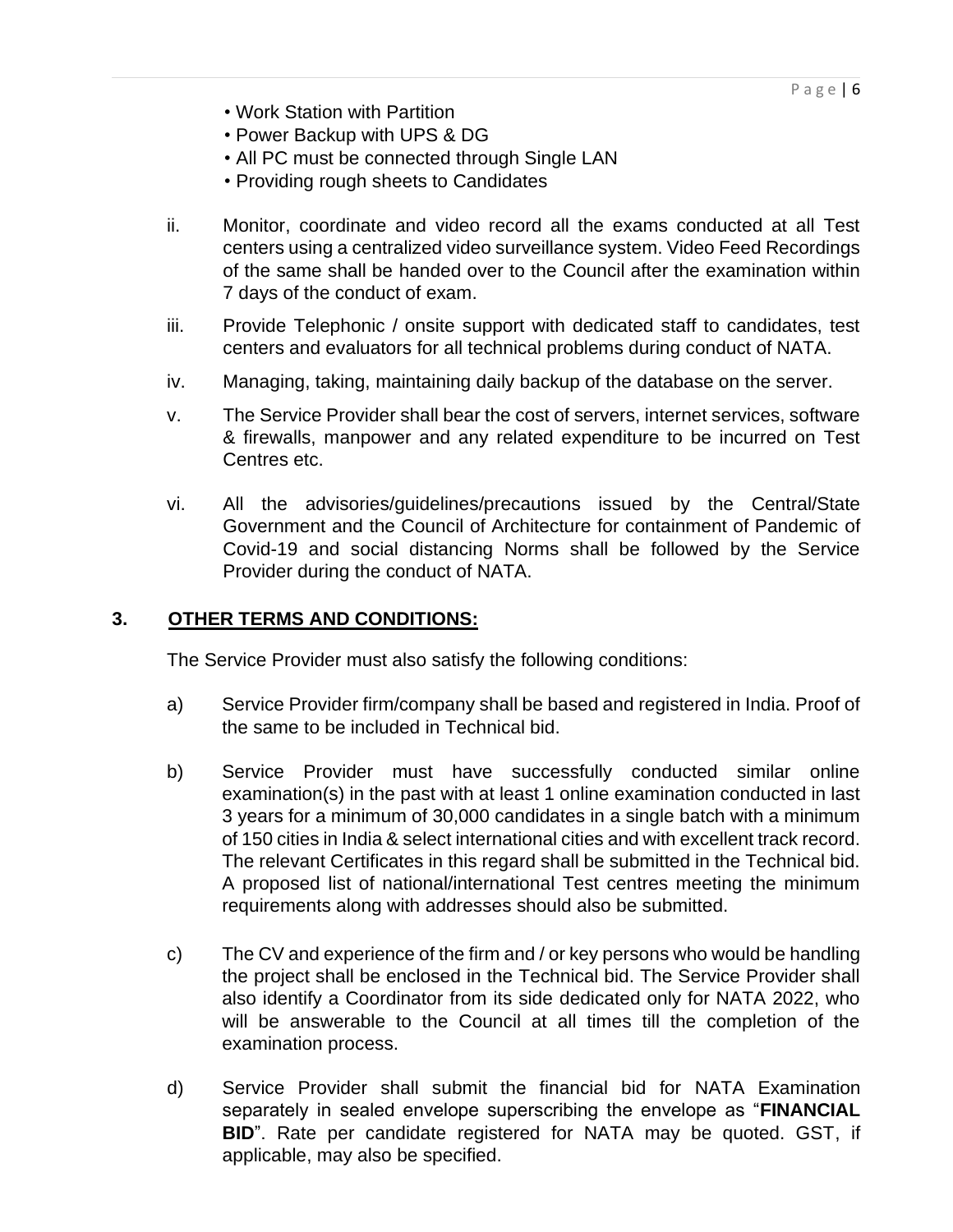- e) The Service Provider shall deposit an amount of Rs.3,00,000/- (Rupees Three lakh only) as Earnest Money in form of the Demand Draft or Banker's Cheque from any Scheduled bank, drawn in favor of Council of Architecture, payable at New Delhi and forward the same along with the **Financial and Technical Bids**. **Bids that are not accompanied by the requisite Earnest Money shall not be considered and liable for outright rejection**. The Earnest Money of the unsuccessful bidder shall be returned within 30 days from the date of award of Work Order to successful bidder. The Earnest Money shall not bear any interest.
- f) On qualifying through the technical bid, the Work Order shall ordinarily be awarded to the lowest bidder, whose bid has been found to be complete in all respects. However, the lowest bid is not the sole consideration for award of contract.
- g) Successful Bidder would be intimated by a formal letter of Acceptance. The Successful bidder, within 07 days of the receipt of formal acceptance letter, shall execute an Agreement with the Council of Architecture in the prescribed form on a non-judicial stamp paper of Rs.100/-.
- h) The successful bidder within 07 days of the receipt of formal acceptance letter, shall be required to deposit a sum equivalent to Rs. 5,00,000/- (Rupees Five lakh only) as Performance Security Deposit which shall be valid for a period of 6 months or till the completion of work, whichever is earlier.
- i) Subject to the conditions mentioned above, the Earnest Money Deposit of the successful bidder shall be refunded without interest within 15 days of the deposit of the Performance Security Deposit.
- j) The Council of Architecture reserves its right not to accept the lowest bidder and shall be at liberty to reject any or all Bids without assigning any reason whatsoever.
- k) Canvassing in any form is strictly prohibited and the bidders who are found canvassing are liable to have their bid rejected outright.
- l) Service Provider must undertake the oath of secrecy and not share any data / procedures related to NATA with any person or organization other than authorized persons from Council of Architecture, during the examination and also during the period of contract with the Council and even after termination of contract.
- m) Service Provider must complete the task within the time frame as prescribed by the Council and abide by the terms & conditions stipulated by the Council. The Service Provider shall be paid after successful conduct of each NATA Test. In case of any deficient services, the Service Provider may be liable for penalty/ damages, as determined by the Council.